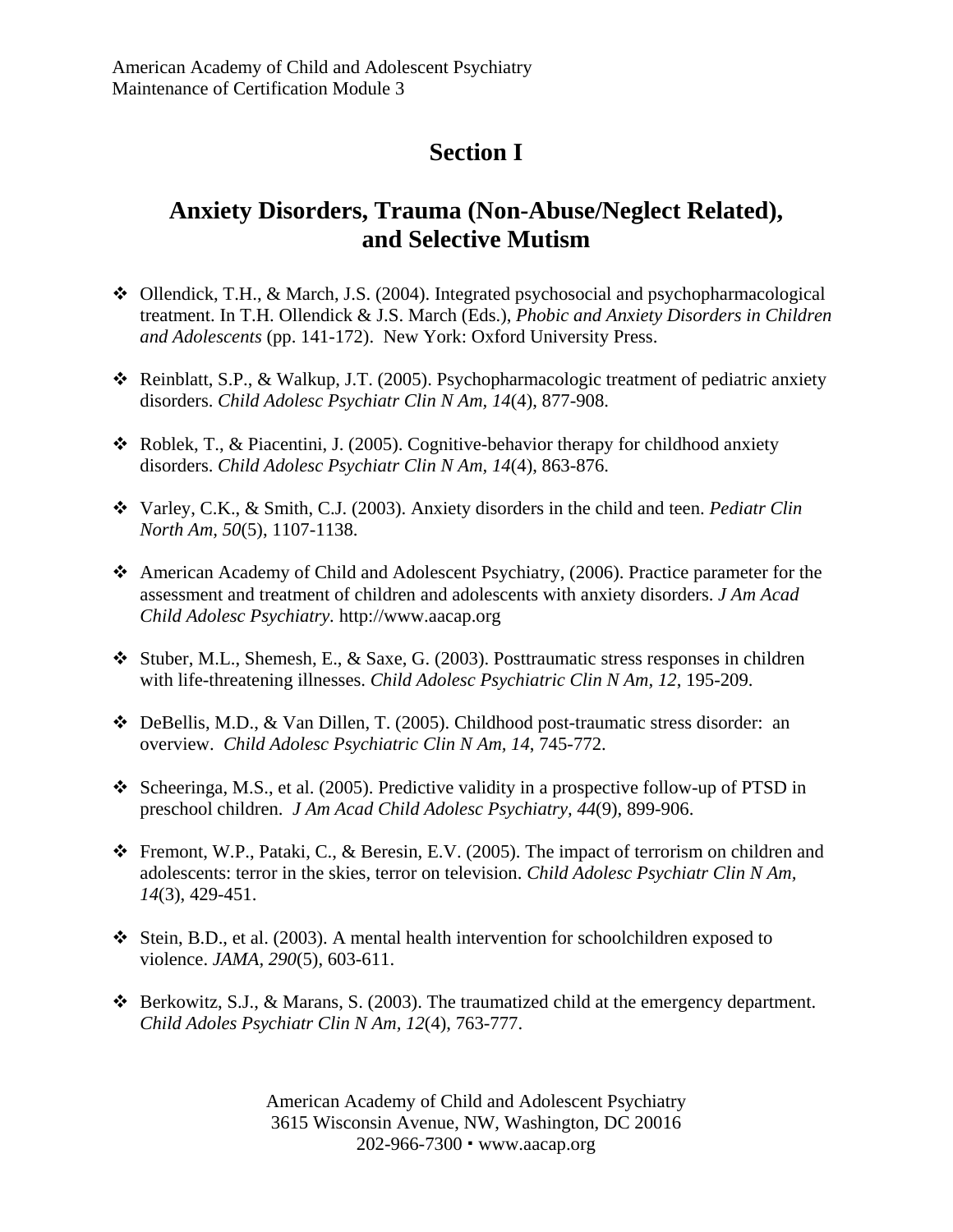- Steiner, H., et al. (2003). Dissociative symptoms in posttraumatic stress disorder: diagnosis and treatment. *Child Adolesc Psychiatr Clin N Am, 12*(2), 231-249.
- $\triangleleft$  Lengua, L.J., et al. (2005). Pre-attack symptomatology and temperament as predictors of children's responses to the September 11 terrorist attacks. *J Child Psychol Psychiat, 46*(6), 631-645.
- $\clubsuit$  Cunningham, C.E., et al. (2004). Behavioral and emotional adjustment, family functions, academic performance, and social relationships in children with selective mutism. *J Child Psychol Psychiat, 45*(8), 1363-1372.
- $\bullet$  Toppelberg, C.O., et al. (2005). Differential diagnosis of selective mutism in bilingual children. *J Am Acad Child Adolesc Psychiatry, 44*(6), 592-595.

## **Section II**

## **Seminal Articles – Updates on Relevant Topics for Child and Adolescent Psychiatrists**

- $\div$  Croft, S., & Celano, M. (2005). Evaluating and managing attachment difficulties in children. In S. Sexson (Ed.), *Child and Adolescent Psychiatry, second edition* (pp. 311-320). Blackwell Publishing.
- $\bullet$  Shaffer, D. (2004). The suicidal adolescent. *Focus, 11*(4), 517-523.
- Costello, E.J., Foley, D.L., & Angold, A. (2006). 10-Year research update review: The epidemiology of child and adolescent psychiatric disorders: II. Developmental epidemiology. *J Am Child Adolesc Psychiatry, 45*(1), 8-25.
- Barrett, P., Healy-Farrell, L., & March, J.S. (2004). Cognitive behavioral family treatment of childhood obsessive compulsive disorder: a controlled trial. *J Am Acad Child Adolesc Psychiatry, 43*(1), 46-62.
- Geller, B., et al. (2004). Four year prospective outcome and natural history of mania in children with a prepubertal and early adolescent bipolar disorder phenotype. *Arch Gen Psych, 61*, 459-468.
- $\triangleleft$  Cheung, A.H., Emslie, G.J., & Mayes, T.L. (2005). Review of the efficacy and safety of antidepressants in youth depression. *J Child Psychol Psychiat, 46*(7), 735-754.

American Academy of Child and Adolescent Psychiatry 3615 Wisconsin Avenue, NW, Washington, DC 20016 202-966-7300 www.aacap.org